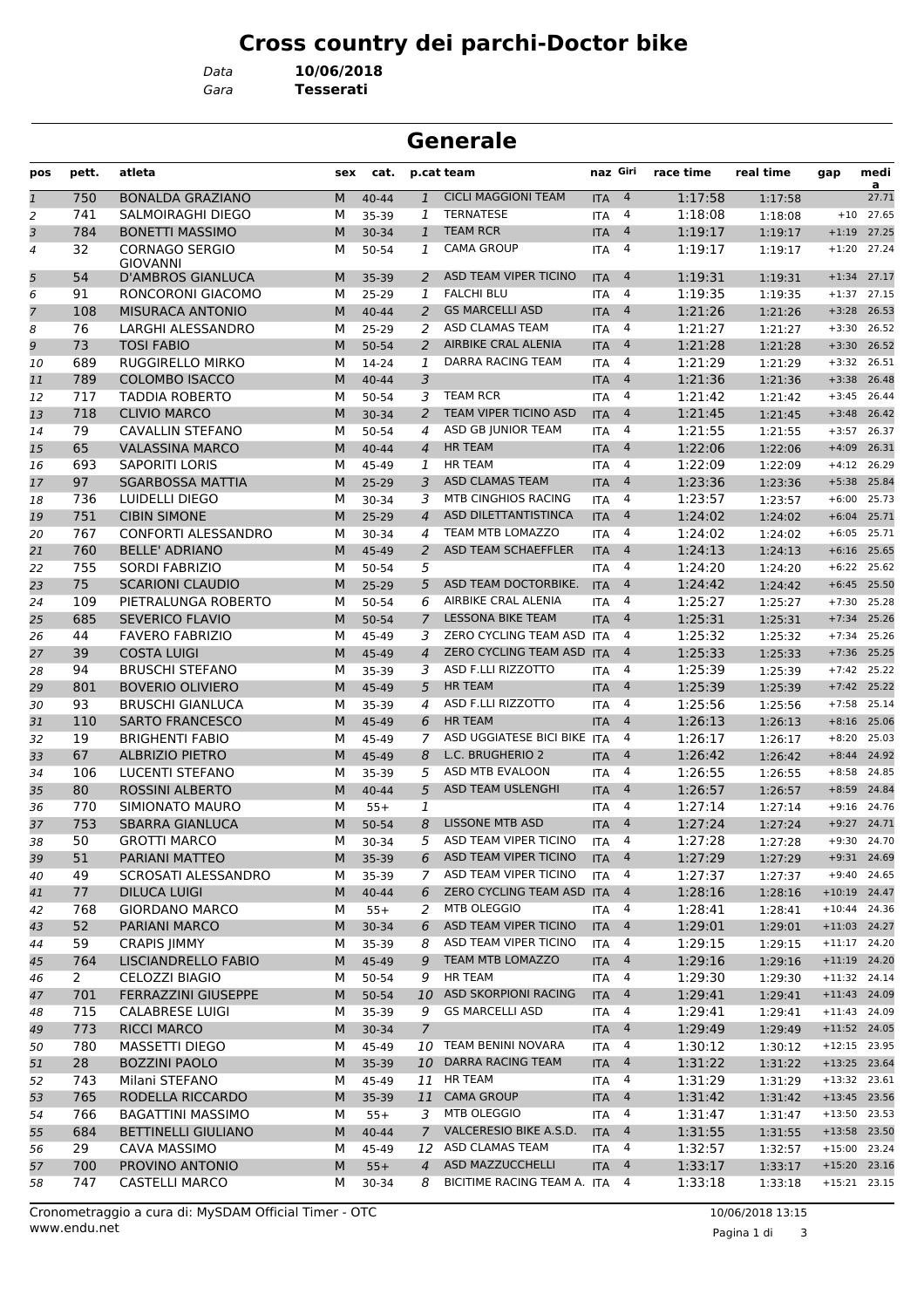## **Generale**

| pos | pett. | atleta                        | sex | cat.      |    | p.cat team                  | naz Giri   |                | race time | real time | gap            | medi<br>a |
|-----|-------|-------------------------------|-----|-----------|----|-----------------------------|------------|----------------|-----------|-----------|----------------|-----------|
| 59  | 687   | <b>GIUSTI MIRKO</b>           | M   | 35-39     | 12 | <b>U.S.LEGNANESE</b>        | <b>ITA</b> | $\overline{4}$ | 1:33:23   | 1:33:23   | $+15:26$       | 23.13     |
| 60  | 69    | <b>GALLI STEFANO</b>          | М   | 35-39     |    | 13 ASD MTB EVALOON          | <b>ITA</b> | 4              | 1:33:47   | 1:33:47   | $+15:50$       | 23.03     |
| 61  | 745   | <b>ACERBI DAVIDE GIOVANNI</b> | M   | 35-39     | 14 | <b>U.S. LEGNANESE</b>       | <b>ITA</b> | $\overline{4}$ | 1:33:52   | 1:33:52   | $+15:55$       | 23.01     |
| 62  | 787   | <b>INGLESE DAVID</b>          | м   | 40-44     | 8  | ASD G.S PREALPINO           | <b>ITA</b> | 4              | 1:34:08   | 1:34:08   | $+16:10$       | 22.95     |
| 63  | 111   | <b>LUONI EROS</b>             | M   | 45-49     | 13 | <b>ASD TEAM USLENGHI</b>    | <b>ITA</b> | $\overline{4}$ | 1:34:28   | 1:34:28   | $+16:31$       | 22.87     |
| 64  | 771   | CHIARELLO GIANNI              | М   | $55+$     | 5  | ASD SKORPIONI RACING        | <b>ITA</b> | 4              | 1:34:34   | 1:34:34   | $+16:37$       | 22.84     |
| 65  | 749   | DELLA VEDOVA GIUSEPPE         | M   | 50-54     | 11 | <b>GEMINI TEAM</b>          | <b>ITA</b> | 4              | 1:34:47   | 1:34:47   | $+16:49$       | 22.79     |
| 66  | 47    | <b>BELLONI ANDREA</b>         | М   | 35-39     | 15 | ASD TEAM VIPER TICINO       | <b>ITA</b> | 4              | 1:34:50   | 1:34:50   | $+16:53$       | 22.78     |
| 67  | 713   | <b>QUADRELLI DOMENICO</b>     | M   | 50-54     | 12 | ASD G.S PREALPINO           | <b>ITA</b> | 4              | 1:35:06   | 1:35:06   | $+17:09$       | 22.71     |
| 68  | 785   | <b>FERRARIO LORENZO</b>       | м   | 40-44     | 9  |                             | <b>ITA</b> | 4              | 1:35:07   | 1:35:07   | $+17:10$       | 22.71     |
| 69  | 40    | <b>VERGARA ANDREA</b>         | M   | 40-44     | 10 | ZERO CYCLING TEAM ASD ITA   |            | 4              | 1:35:22   | 1:35:22   | $+17:25$       | 22.65     |
| 70  | 87    | <b>VERRENGIA ITALO</b>        | М   | 50-54     | 13 | ASD SKORPIONI RACING        | <b>ITA</b> | 4              | 1:35:29   | 1:35:29   | $+17:31$       | 22.62     |
| 71  | 769   | <b>BAGATTINI CLAUDIO</b>      | M   | 50-54     | 14 |                             | <b>ITA</b> | 4              | 1:35:29   | 1:35:29   | $+17:32$       | 22.62     |
| 72  | 83    | DE PIERI ANDREA               | М   | 35-39     | 16 | U.S.LEGNANESE               | <b>ITA</b> | 4              | 1:35:40   | 1:35:40   | $+17:42$       | 22.58     |
| 73  | 752   | <b>NASTI GILBERTO</b>         | M   | $55+$     | 6  | <b>GRUPPO GENERALI</b>      | <b>ITA</b> | 4              | 1:35:42   | 1:35:42   | $+17:45$       | 22.57     |
| 74  | 107   | <b>SIGNOR CLAUDIO</b>         | М   | $55+$     | 7  | <b>IRIDE CYCLING TEAM</b>   | <b>ITA</b> | 4              | 1:35:52   | 1:35:52   | $+17:55$       | 22.53     |
| 75  | 683   | <b>CASTIGLIONE SALVATORE</b>  | M   | 35-39     | 17 | ASD IL BICICLO TEAM         | <b>ITA</b> | $\overline{4}$ | 1:36:38   | 1:36:38   | $+18:41$       | 22.35     |
| 76  | 756   | <b>BUZZETTI MAURO</b>         | М   | 45-49     | 14 | ASD SKORPIONI RACING        | <b>ITA</b> | 4              | 1:36:50   | 1:36:50   | $+18:52$       | 22.31     |
| 77  | 783   | <b>BAGNATI MARCO</b>          | M   | $40 - 44$ | 11 |                             | <b>ITA</b> | 4              | 1:36:50   | 1:36:50   | $+18:53$       | 22.31     |
| 78  | 802   | <b>Musto Massimo</b>          | М   | 45-49     | 15 |                             | <b>ITA</b> | 4              | 1:36:53   | 1:36:53   | $+18:55$       | 22.30     |
| 79  | 677   | <b>GORLA MARCO</b>            | M   | 45-49     | 16 | ASD EQUIPE CORBETTESE       | <b>ITA</b> | 4              | 1:37:04   | 1:37:04   | $+19:07$       | 22.25     |
| 80  | 744   | <b>MENAGGIA STEFANO</b>       | м   | 40-44     | 12 | ALBYBIKE ASD TEAM           | <b>ITA</b> | 4              | 1:37:43   | 1:37:43   | $+19:46$       | 22.11     |
| 81  | 754   | RIZZELLO SAVERIO              | M   | 40-44     | 13 |                             | <b>ITA</b> | $\overline{4}$ | 1:38:14   | 1:38:14   | $+20:16$       | 21.99     |
| 82  | 89    | <b>CONTE LUCA</b>             | М   | 35-39     | 18 | <b>ASD CLAMAS TEAM</b>      | <b>ITA</b> | 4              | 1:38:18   | 1:38:18   | $+20:20$       | 21.98     |
| 83  | 113   | <b>MENIN FABIO PAOLO</b>      | M   | 50-54     | 15 | AIRBIKE CRAL ALENIA         | <b>ITA</b> | 4              | 1:38:40   | 1:38:40   | $+20:43$       | 21.89     |
| 84  | 742   | <b>ANASTASI GIANLUCA</b>      | М   | 40-44     |    | 14 ANDORA RACE              | <b>ITA</b> | 4              | 1:38:47   | 1:38:47   | $+20:50$       | 21.87     |
| 85  | 694   | <b>CALCATERRA GIUSEPPE</b>    | M   | $55+$     | 8  | <b>GS CICLI BATTISTELLA</b> | <b>ITA</b> | 4              | 1:38:55   | 1:38:55   | $+20:58$       | 21.84     |
| 86  | 46    | <b>VERZENI GIOVANNI</b>       | м   | $55+$     | 9  | <b>HR TEAM</b>              | <b>ITA</b> | 4              | 1:39:00   | 1:39:00   | $+21:02$       | 21.82     |
| 87  | 692   | <b>PAGANIN VALTER</b>         | M   | $55+$     | 10 | DAMAR 2.0                   | <b>ITA</b> | $\overline{4}$ | 1:39:02   | 1:39:02   | $+21:05$       | 21.81     |
| 88  | 737   | <b>BUSNELLI MARIO</b>         | М   | $55+$     | 11 | ASD TEAM VIPER TICINO       | <b>ITA</b> | 4              | 1:39:03   | 1:39:03   | $+21:05$ 21.81 |           |
| 89  | 48    | <b>CLIVIO ALESSANDRO</b>      | M   | 35-39     | 19 | ASD TEAM VIPER TICINO       | <b>ITA</b> | 4              | 1:39:11   | 1:39:11   | $+21:14$       | 21.78     |
| 90  | 119   | <b>CURRO' STEFANO</b>         | М   | $40 - 44$ |    | 15 ASD TEAM USLENGHI        | <b>ITA</b> | 4              | 1:39:16   | 1:39:16   | $+21:19$       | 21.76     |
| 91  | 679   | <b>BARBIERI FABIO</b>         | M   | 30-34     | 9  | AIRBIKE CRAL ALENIA         | <b>ITA</b> | 4              | 1:39:42   | 1:39:42   | $+21:45$       | 21.67     |
| 92  | 714   | CAROZZI PAOLO MATTEO          | М   | $55+$     | 12 | <b>EUROBIKE</b>             | <b>ITA</b> | 4              | 1:39:59   | 1:39:59   | $+22:02$       | 21.60     |
| 93  | 72    | <b>ROSSI ANDREA</b>           | M   | $40 - 44$ | 16 | ASD TEAM VIPER TICINO       | <b>ITA</b> | $\overline{4}$ | 1:40:53   | 1:40:53   | $+22:56$       | 21.41     |
| 94  | 33    | PONTI FABRIZIO                | М   | 35-39     | 20 | <b>HR TEAM</b>              | <b>ITA</b> | 4              | 1:40:54   | 1:40:54   | $+22:56$       | 21.41     |
| 95  | 759   | DE CARLI CLAUDIO              | M   | $55+$     | 13 | <b>GRUPPO CICLISTICO</b>    | <b>ITA</b> | 4              | 1:41:20   | 1:41:20   | $+23:23$       | 21.32     |
| 96  | 758   | <b>ROSMINI DAVIDE</b>         | М   | 50-54     | 16 | <b>GRUPPO CICLISTICO</b>    | <b>ITA</b> | 4              | 1:41:21   | 1:41:21   | $+23:24$       | 21.31     |
| 97  | 757   | <b>VIGONE PAOLO</b>           | M   | 50-54     | 17 | NON SOLO BIKE               | <b>ITA</b> | 4              | 1:41:22   | 1:41:22   | $+23:25$ 21.31 |           |
| 98  | 776   | TRECCI MASSIMILIANO           | м   | 40-44     |    | 17 EASY RIDE                | <b>ITA</b> | 4              | 1:42:05   | 1:42:05   | +24:08 21.16   |           |
| 99  | 781   | MARTELLETTI FABIO             | M   | 50-54     | 18 | <b>MTB EVALOON</b>          | <b>ITA</b> | $\overline{4}$ | 1:42:48   | 1:42:48   | $+24:50$ 21.01 |           |
| 100 | 678   | <b>SPAGNOLO GABRIELE</b>      | М   | 40-44     | 18 | DAMAR 2.0                   | <b>ITA</b> | 4              | 1:43:41   | 1:43:41   | +25:43 20.84   |           |
| 101 | 782   | Ceruti Giuseppe               | M   | 45-49     | 17 | <b>GS LOGOS TRE MAGENTA</b> | <b>ITA</b> | $\overline{4}$ | 1:43:42   | 1:43:42   | $+25:45$       | 20.83     |
| 102 | 804   | PARMA DAVIDE                  | М   | 45-49     |    | 18 GEMINI TEAM              | <b>ITA</b> | 4              | 1:43:46   | 1:43:46   | +25:48 20.82   |           |
| 103 | 691   | DI CRISTOFALO GIORGIO         | M   | $55+$     | 14 | ASD SKORPIONI RACING        | <b>ITA</b> | $\overline{4}$ | 1:44:39   | 1:44:39   | $+26:42$       | 20.64     |
| 104 | 697   | <b>MAURI STEFANO</b>          | м   | 50-54     | 19 | SIRONI TANZI 1947           | <b>ITA</b> | 4              | 1:45:10   | 1:45:10   | +27:12 20.54   |           |
| 105 | 81    | <b>SCIACCO GIUSEPPE</b>       | M   | 50-54     |    | 20 ASD CLAMAS TEAM          | <b>ITA</b> | $\overline{4}$ | 1:45:17   | 1:45:17   | +27:20 20.52   |           |
| 106 | 720   | <b>ALFIERI UMBERTO</b>        | М   | $55+$     |    | 15 ASD TEAM USLENGHI        | <b>ITA</b> | 4              | 1:45:43   | 1:45:43   | $+27:45$ 20.43 |           |
| 107 | 62    | <b>CORDARO GIUSEPPE</b>       | M   | 25-29     | 6  | ASD TEAM VIPER TICINO       | <b>ITA</b> | $\overline{4}$ | 1:45:47   | 1:45:47   | $+27:50$       | 20.42     |
| 108 | 779   | SANTESSO RINO                 | М   | 50-54     |    | 21 TEAM ACSI PAVIA          | <b>ITA</b> | 4              | 1:46:22   | 1:46:22   | +28:24 20.31   |           |
| 109 | 100   | MASCIOCCHI ROBERTO            | M   | 50-54     |    | 22 G.S. RESPACE             | <b>ITA</b> | $\overline{4}$ | 1:46:35   | 1:46:35   | $+28:37$       | 20.27     |
| 110 | 60    | <b>MARCONATO SILVIA</b>       | F   | F         | 1  | ASD TEAM VIPER TICINO       | <b>ITA</b> | 4              | 1:46:47   | 1:46:47   | $+28:49$       | 20.23     |
| 111 | 772   | <b>CASIRAGHI IVANO</b>        | M   | 50-54     | 23 | ASD SKORPIONI RACING        | <b>ITA</b> | $\overline{4}$ | 1:47:46   | 1:47:46   | +29:49 20.04   |           |
| 112 | 778   | <b>GUSSONI WILLIAM</b>        | М   | 40-44     |    | 19 TEAM ACSI PAVIA          | <b>ITA</b> | 4              | 1:48:14   | 1:48:14   | +30:17 19.96   |           |
| 113 | 735   | <b>FORESTIERI ROBERTO</b>     | M   | 40-44     |    | 20 ASD LORIS BIKE           | <b>ITA</b> | $\overline{4}$ | 1:48:31   | 1:48:31   | +30:34 19.90   |           |
| 114 | 734   | <b>GOBBATO CHRISTIAN</b>      | М   | 35-39     |    | 21 ASD LORIS BIKE           | <b>ITA</b> | 4              | 1:48:32   | 1:48:32   | +30:34 19.90   |           |
| 115 | 686   | <b>CRESPI GIANCARLO</b>       | M   | $55+$     |    | 16 ZERO CYCLING TEAM ASD    | <b>ITA</b> | $\overline{4}$ | 1:50:35   | 1:50:35   | +32:37 19.53   |           |
| 116 | 92    | DELL'OCA LUCA                 | м   | 40-44     | 21 | A.S.D. EMISSIONI ZERO       | <b>ITA</b> | 4              | 1:50:37   | 1:50:37   | +32:40 19.53   |           |
| 117 | 716   | <b>SCIOLI ANDREA</b>          | M   | 45-49     |    | 19 TEAM MTB LOMAZZO         | <b>ITA</b> | $\overline{4}$ | 1:51:56   | 1:51:56   | +33:58 19.30   |           |
| 118 | 698   | <b>REGONDI FRANCO</b>         | м   | $55+$     |    | 17 A.S.D AMICI MILANESI     | <b>ITA</b> | 4              | 1:53:11   | 1:53:11   | +35:14 19.09   |           |
| 119 | 696   | <b>DEL VECCHIO LUIGI</b>      | M   | 40-44     |    | 22 ASD MTB EVALLON          | <b>ITA</b> | $\overline{4}$ | 1:53:27   | 1:53:27   | +35:29 19.04   |           |
| 120 | 699   | <b>BONI MAURIZIO</b>          | М   | $55+$     |    | 18 A.S.D AMICI MILANESI     | <b>ITA</b> | 4              | 1:53:41   | 1:53:41   | +35:44 19.00   |           |
| 121 | 99    | LAZZARA IVAN                  | M   | 35-39     |    | 22 AIRBIKE CRAL ALENIA      | <b>ITA</b> | $\overline{4}$ | 1:54:30   | 1:54:30   | +36:33 18.87   |           |
| 122 | 777   | <b>BIENATI SHERIL REGINA</b>  | F   | F         | 2  | <b>LORIS BIKE</b>           | ITA        | 4              | 1:55:17   | 1:55:17   | +37:19 18.74   |           |

Pagina 2 di 3